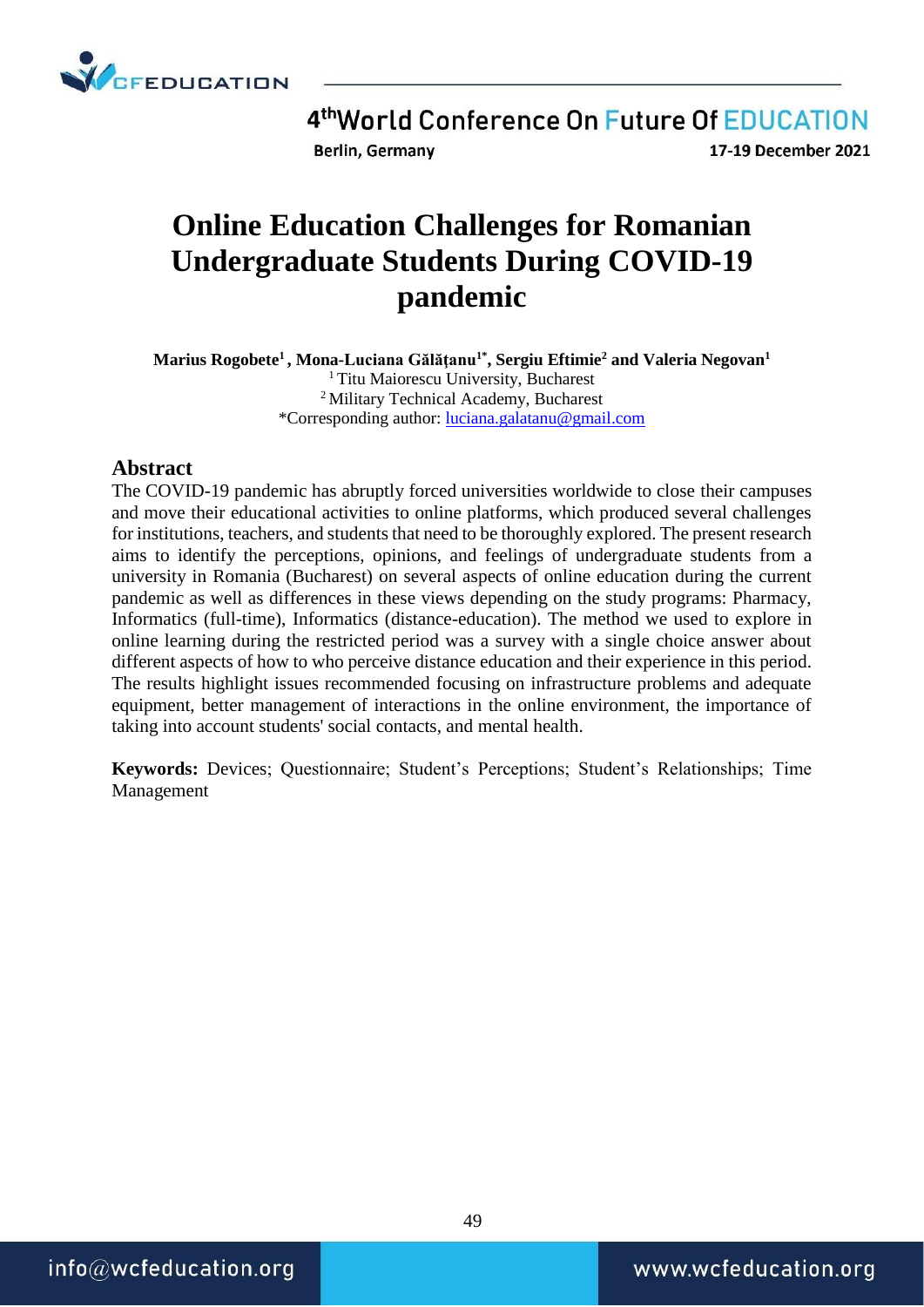

Berlin, Germany

17-19 December 2021

#### **1. Introduction**

The social distancing from their friends and family and isolation at home imposed by the Covid pandemic period (as defined by World Health Organization) are challenges for the affective and mental state of the students, as we are social beings programmed by biological and behavioral mechanisms to have and sustain interactions with others. Depriving the body of this basic need, the negative impact on physical and mental health can be significant. Isolation has an impact on both psychological and physical health, from reduced ability to manage stressful situations to difficulties in making decisions, memorizing, and processing information to the onset of depression, anxiety, panic attacks, and an increased risk of diseases. Online education involves learning through some forms of technology, via Internet, where students are at a distance from the teacher in their environment. In this context, the students' ability to adapt to the online curriculum must consider some psychological aspects for a better learning engagement. Many advice focuses on the tools and materials that teachers can use to realize empowering online courses. Still, few studies have been conducted to measure the impact of online learning and education on students.

This research has integrated elements from the literature on distance education (Castro & Tumibay, 2019; Hebebci, Bertiz & Alan, 2020; Valverde-Berrocoso, Garrido-Arroyo, Burgos-Videla, & Morales-Cevallos, 2020) with the challenges faced by academia during the COVID-19 pandemic.

Although existing studies have revealed several issues related to academia's changes during the generalization of online education due to measures taken for Covid 2019 situation, the authors of this study consider that new research is needed to nuance previous results. The nuance assumed by the current study refers to the identification of a) the specifics of the perceptions, opinions, and feelings of undergraduate students from a university in Romania (Bucharest) regarding a series of aspects of online education during the current pandemic; b) highlighting the differences regarding the students' opinions regarding their online learning experiences according to the profile of the study programs (Pharmacy, Informatics (full-time), Informatics (distance education).

Thus, the current study aims to answer two research questions:

RQ1: Do the perceptions, opinions, and feelings of undergraduate students from a university in Romania (Bucharest) regarding a series of online education aspects during the current pandemic differ from those revealed by existing studies in the literature?

RQ2: are there differences in the perceptions, opinions, and feelings of undergraduate students from a university in Romania (Bucharest) regarding several aspects of online education during the current pandemic depending on study program [Pharmacy, Informatics (full-time), Informatics (distance education)]?

#### **2. Materials and Methods**

This research was conducted at Titu Maiorescu University, Bucharest, Romania with the full agreement from all the participants. The study consisted of a "self-selected" convenience sample and the questionnaire was sent for completion to students from the Faculty of Pharmacy (full-time education) and the Faculty of Computer Science (full-time education and distanceeducation). The average time for students to answer was 7 to 8 minutes. A total number of 266 students took part in the survey. In Table 1, we can observe the different learning types in which the students are enrolled.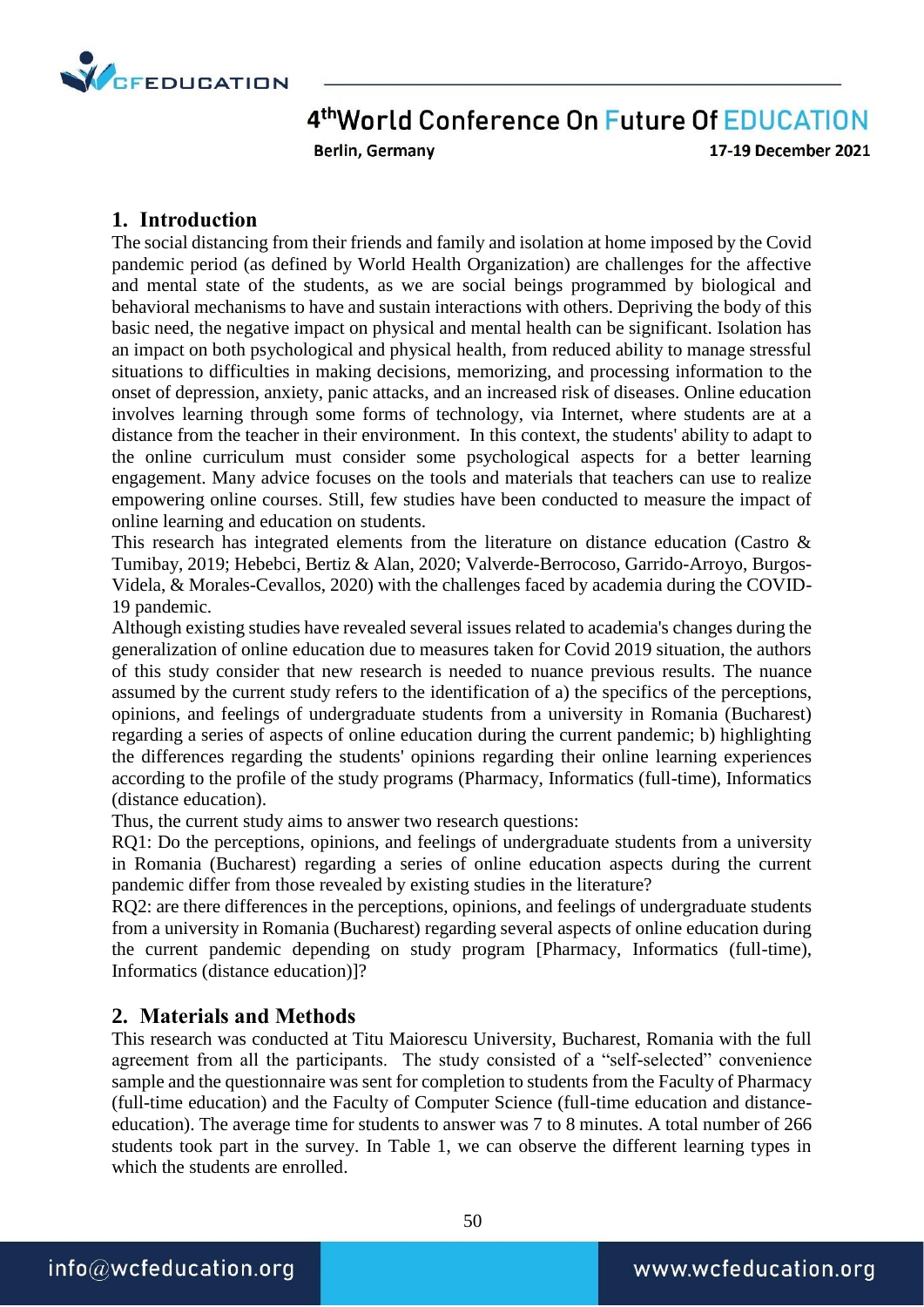

Berlin, Germany

17-19 December 2021

| <b>Faculty</b>                      | <b>Frequency</b> | Percentage | Age -<br>min | Age -<br>max | Mid                      | <b>Standard</b><br>deviation |
|-------------------------------------|------------------|------------|--------------|--------------|--------------------------|------------------------------|
| Pharmacy                            | 114              | 42.9%      | 19           | 47           | 34                       | 6.48                         |
| Informatics (full-time)             | 96               | 36.0%      | 18           | 36           | 27                       | 4.73                         |
| Informatics (distance<br>education) | 56               | 21.1%      | 19           | 43           | 31                       | 5.97                         |
| <b>TOTAL</b>                        | 266              | 100.0%     | -            |              | $\overline{\phantom{0}}$ |                              |

*Table 1. Participants by faculties and age*

The method we used to explore in online learning during the restricted period dictated by the COVID-19 pandemic was a survey of 11 questions with a single choice of 5 or 6 answers about different aspects of how to who perceive distance education and their experience in this period. Both descriptive and inferential statistics were used in the process of analyzing the gathered data.

The formulation of the questions and subsequently of the respective answers were the result of multiple discussions with students and teachers but also with specialized psychologists from governmental institutions. The questionnaire was generated in Microsoft Forms and posted on the Microsoft Teams interaction platform. The questionaire was designed based on the existing data from the speciality literature. (Chakraborty, Mittal, Gupta, Yadav, & Arora, 2020; Fidalgo, Thormann, Kulyk, & Lencastre, 2020), and on the practical and pedagogical experience of the researchers, teachers from the Titu Maiorescu University.

Participants were recruited during the academic year 2020-2021, using an invitation, outside the class hours. The questionnaire was distributed through the Microsoft Teams Platform. The first two sections of the survey contained the informed consent, and the consent of processing the personal data, for each of them existing the answer option of YES/NO.

#### **3. Descriptive Statistics**

Descriptive statistics show as follow:

When asked about "What do you think about distance education" (I 1), the students' answers were as follows (percentages): Very good: 46.6%, Good: 32.0%, Medium: 12.8%, Bad: 7.1%, Very bad: 1.5%.

To the question "Do you have access to any device for learning online? " (I 2), most of the respondents reported that they have a suitable device for online learning, the answers structure is: Yes: 91.3%, Yes, but it does not function properly: 0.8%, Yes, but the network is bad: 6.8%, I share it with others: 0.8%, No: 0.4%.

Based on the respondents' answers, to the third question, "What kind of device are you using for distance learning? "(I 3), the types of devices used by students for online education are: Desktop: 22.5%, Laptop: 53%, Smartphone: 21%, Tablet: 1.5% and Others: 1.9%,

The students' distribution to the fourth question "How much time do you spend on average each day for distance education? "(I 4) is: 1-3 hours: 22.1 %, 3-5 hours: 40.2 %, 5-7 hours: 32.7%, 7-10 hours: 4.5 %, Over 10 hours: 0.4%.

The efficiency of the online learning process, according to the answers to the next question - "Estimate the efficiency of your online learning process "(I 5) is: appreciated by the students this way: Extremely efficient: 19.1%, Very efficient: 45.8%, Moderately efficient: 21.8%, Mild efficient: 8.3%, Inefficient: 4.9%.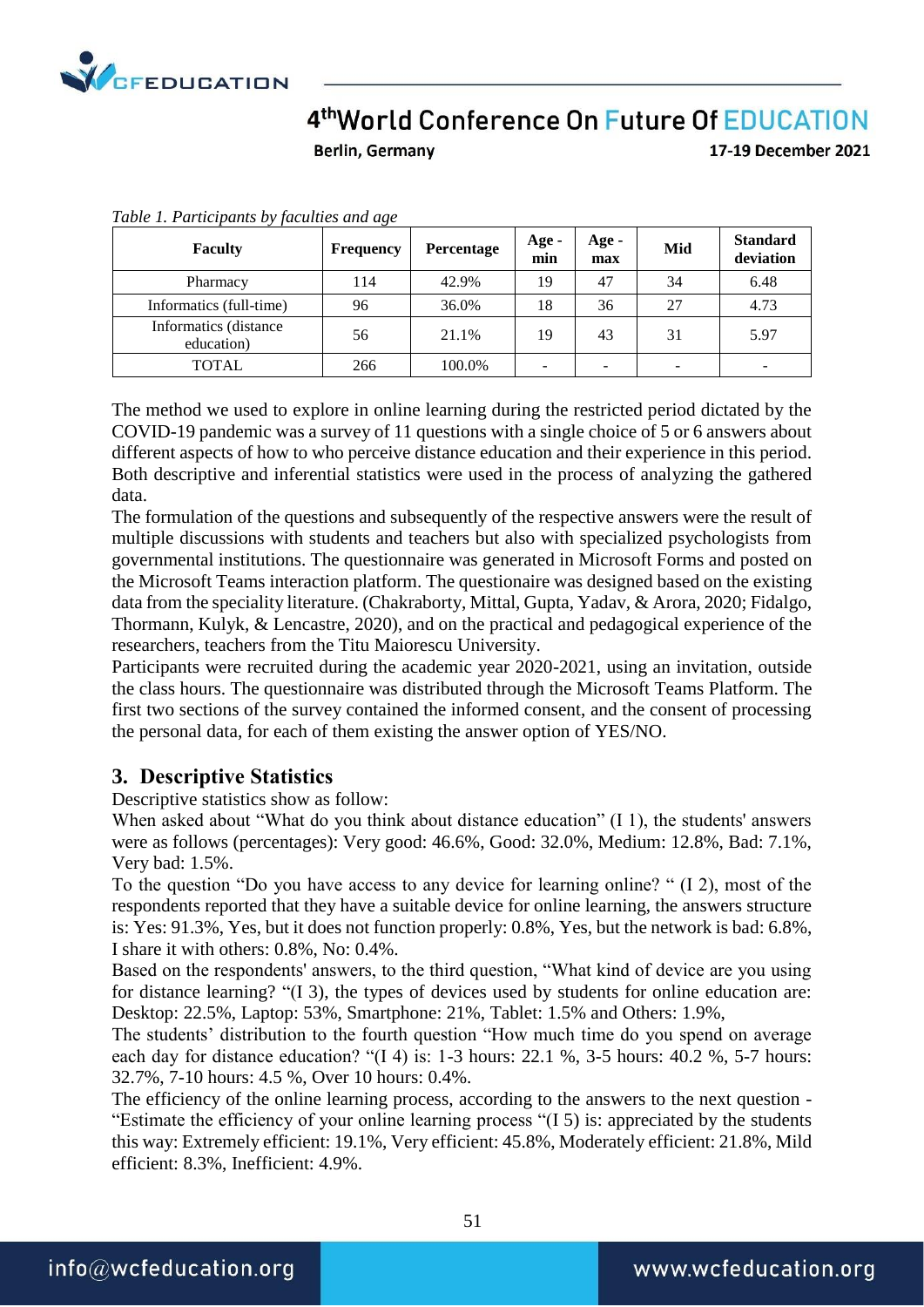

Berlin, Germany

The aid received from the learning institution, as considered from the answers to the sixth question "How useful has the University been in providing you with the resources to learn from home? " (I 6), was evaluated as: Extremely useful: 21%, Very useful: 48.4%, Moderately useful: 21.4%, A little useful: 7.5%, Not at all: 1.5%.

To the question "How stressful is online education in the context of the COVID-19 pandemic" (I 7) the answers received were: Extremely stressful: 3.4%, Very stressful: 6.0%, Moderately stressful: 22.9%, A little stressful: 20.6%, Not at all: 46.9%.

Time management during online learning, presented through the question eight, "How did you manage your time while learning online? " (I 8) was reported by the students as: Extremely well: 22.9%, Very well: 38.7%, Well: 21.8%, Moderately well: 11.6%, Not too well: 2.6%, Badly: 2.3%.

Students' fondness to the online learning process was appreciated by the participants of the survey accordingly with the answers to the ninth question "Do you like to learn online ?" (I 9) as Yes, absolutely: 56%, Yes, but I would like to change a few things: 10.1%, No, not at all: 4.5%, No, there are not enough challenges: 3.4%, Sometimes yes, sometimes no: 25.9%.

Feelings of recurrence isolation noticed by the students by answering to the question number ten "Since the outbreak of COVID-19, how often have you felt isolated? "(I 10) was perceived in the following frequency: All time: 3.4%, Frequent: 8.6%, Occasional: 22.1%, Rarely: 24.4%, Not at all: 41.3%.

Developing a close relationship with colleagues, as revealed by the last question "Since the outbreak of COVID-19, how easily have you developed close relationships with your colleagues? "(I 11) was appreciated by students as: Extremely easy: 12.7% Very easy: 32.3%, Relatively easy: 32.3%, Relatively difficult: 15.4%, Very difficult: 7.1%.

#### **4. Inferential Statistics**

The data presented above was subjected to a differential analysis to find out if there are statistically significant differences between the three groups of students investigated: Pharmacy full-time, Informatics full-time, and Informatics distance-education, regarding the distributions of the answers to the items of the questionnaire. Eleven independent Chi-square analyzes were run to test the null hypothesis that there was no relationship between the study programs and the answers to the items of the questionnaire. Results are presented further.

Table 2 displays the opinion of the students about online education (I 1) by study programs. Therefore, the opinion of the students from the three study programs about online education statistically significant differs, as shown in the chi-square test, which was significant:  $\chi^2$  (10,  $N = 266$  = 62.05, p < 0.001; Cramer's V = 0.342, p < 0.001. Most of the students have a good and very good opinion about distance education, with a more pronounced predominance among students from Pharmacy and Informatics (full-time) for the very good opinion.

|                |            |                                | <b>Study programs</b>             |                                            |     |  |  |  |
|----------------|------------|--------------------------------|-----------------------------------|--------------------------------------------|-----|--|--|--|
|                |            | <b>Pharmacy</b><br>(full-time) | <b>Informatics</b><br>(full-time) | <b>Informatics</b><br>(distance-education) |     |  |  |  |
| 1. What do you | Very good  | 49                             | 69                                |                                            | 124 |  |  |  |
| think about    | Good       | 41                             |                                   | 27                                         | 85  |  |  |  |
| Distance       | Medium     | 14                             |                                   | 14                                         | 34  |  |  |  |
| education?     | <b>Bad</b> |                                |                                   |                                            | 19  |  |  |  |
|                | Very bad   |                                |                                   |                                            |     |  |  |  |
| Total          |            | 114                            | 96                                | 56                                         | 266 |  |  |  |

Table 2. *Students' feeling about distance education, by study programs*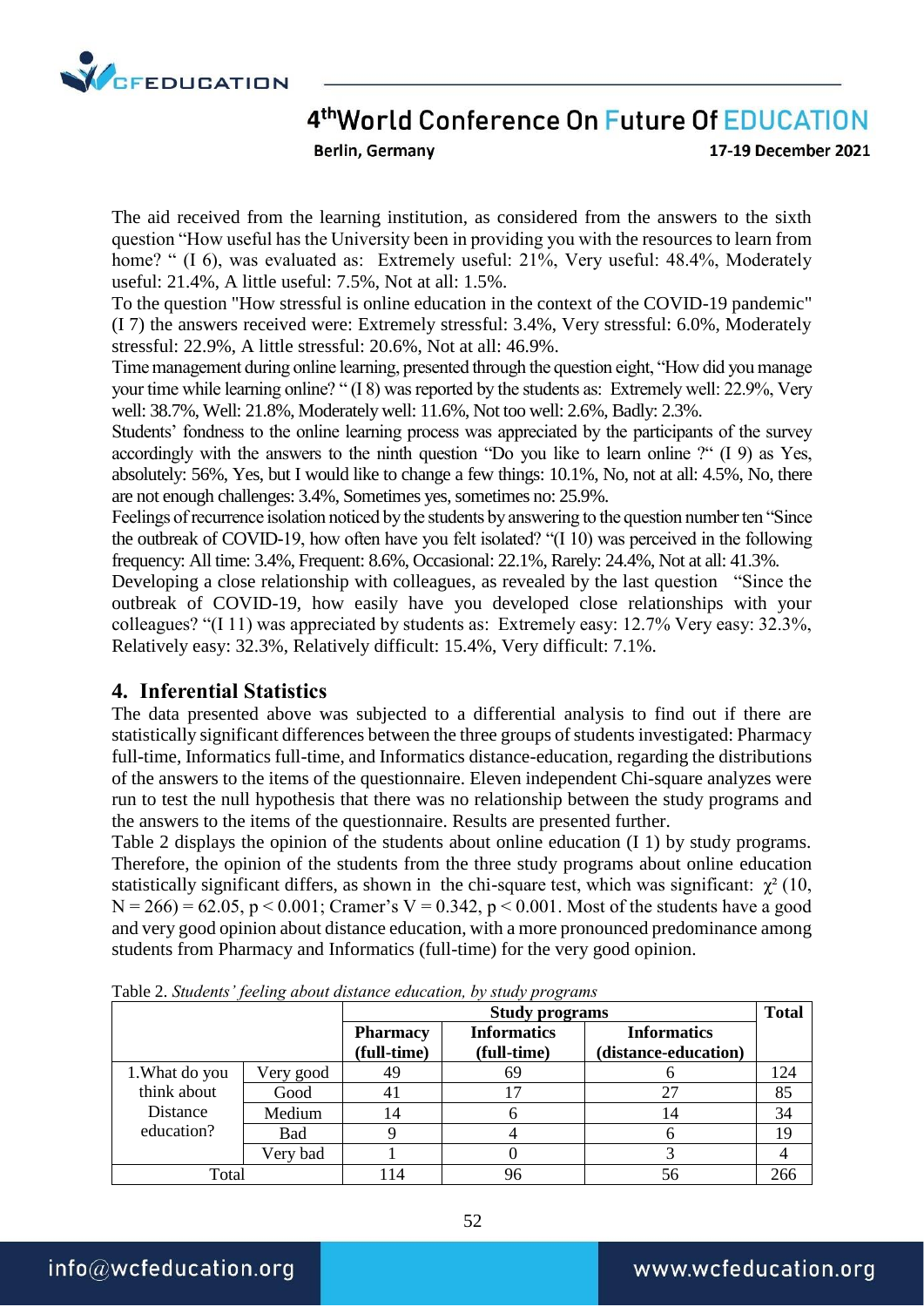

Berlin, Germany

17-19 December 2021

The distribution of the answers to the next question (I 2), by study programs shows that there are no statistically significant differences between the three categories of students (Table 3).

|                |                                              |     | <b>Total</b>                |                                                     |     |
|----------------|----------------------------------------------|-----|-----------------------------|-----------------------------------------------------|-----|
|                |                                              |     | <b>Pharmacy Informatics</b> | <b>Informatics</b>                                  |     |
|                |                                              |     |                             | $(full-time)$ $(full-time)$ $(distance\)-eduction)$ |     |
| 2. Do you have | <b>Yes</b>                                   | 99  | 93                          |                                                     | 243 |
| access to any  | Yes, but it does not function                |     |                             |                                                     |     |
| device for     | properly                                     |     |                             |                                                     |     |
|                | learning online? Yes, but the network is bad | 13  |                             |                                                     | 18  |
|                | I share it with others                       |     |                             |                                                     |     |
|                | No                                           |     |                             |                                                     |     |
|                | Total                                        | 114 | 96                          | 56                                                  | 266 |

*Table 3. Students'access to devices for learning online, by the study programs*

The chi-square value was not significant, as it is shown:  $\chi^2$  (10, N = 266) = 15.124, p = 0.128; Cramer's  $V = 0.128$ ). Although there were not relevant statistically significant differences, it can be noticed that most of the respondents reported owning a suitable device for online learning. Network difficulties are present but not representative, and are expected to improve once the 5G networks become more common.

Table 4 displays the types of devices students use for online learning (I 3) by study programs. As we can observe, about two-thirds of respondents reported using a laptop or a desktop, which means they have a reasonable screen resolution for an effective learning process. The chisquare test was significant:  $\chi^2$ ([10](http://web.a.ebscohost.com/ehost/detail/detail?vid=0&sid=b8c94b05-7473-425c-80d9-345eba1f7686%40sdc-v-sessmgr03&bdata=JnNpdGU9ZWhvc3QtbGl2ZQ%3d%3d#bib2), N = 266) = 122.256, p < 0.001, Cramer's V=..479, p < 0.001) Thus, the students from the three study programs differ significantly in their reports of what device they use for distance learning. Pharmacy students use mainly the laptops and smartphones, while Informatics students (both forms of education) use desktops and laptops.

|                                                                   |            |                                | <b>Study programs</b>             |                                                    |              |  |
|-------------------------------------------------------------------|------------|--------------------------------|-----------------------------------|----------------------------------------------------|--------------|--|
|                                                                   |            | <b>Pharmacy</b><br>(full-time) | <b>Informatics</b><br>(full-time) | <b>Informatics</b><br>$\vert$ (distance-education) | <b>Total</b> |  |
| 3. What kind of device<br>are you using for<br>distance learning? | Others     |                                |                                   |                                                    |              |  |
|                                                                   | Desktop    |                                | 39                                | 20                                                 | 60           |  |
|                                                                   | Laptop     | 51                             | 55                                | 35                                                 | 141          |  |
|                                                                   | Smartphone | 55                             |                                   |                                                    | 56           |  |
|                                                                   | Tablet     |                                |                                   |                                                    |              |  |
| Total                                                             |            | 114                            | 96                                | 56                                                 |              |  |

*Table 4. Types of devices students use for learning online, by study programs*

Table 5 displays the average time spent by students each day on distance (I 4), by study programs. The chi-square test was significant:  $\chi^2$  ([10](http://web.a.ebscohost.com/ehost/detail/detail?vid=0&sid=b8c94b05-7473-425c-80d9-345eba1f7686%40sdc-v-sessmgr03&bdata=JnNpdGU9ZWhvc3QtbGl2ZQ%3d%3d#bib2), N = 266) = 29.005, p < 0.001, Cramer's V=0.233,  $p < 0.001$ ). It can be noticed that among the students from Informatics (distanceeducation) predominate those who spend between 5 to 7 hours on learning online, while the students from Informatics (full-time) spend on average 3 to 5 hours on online learning, like the students from Pharmacy.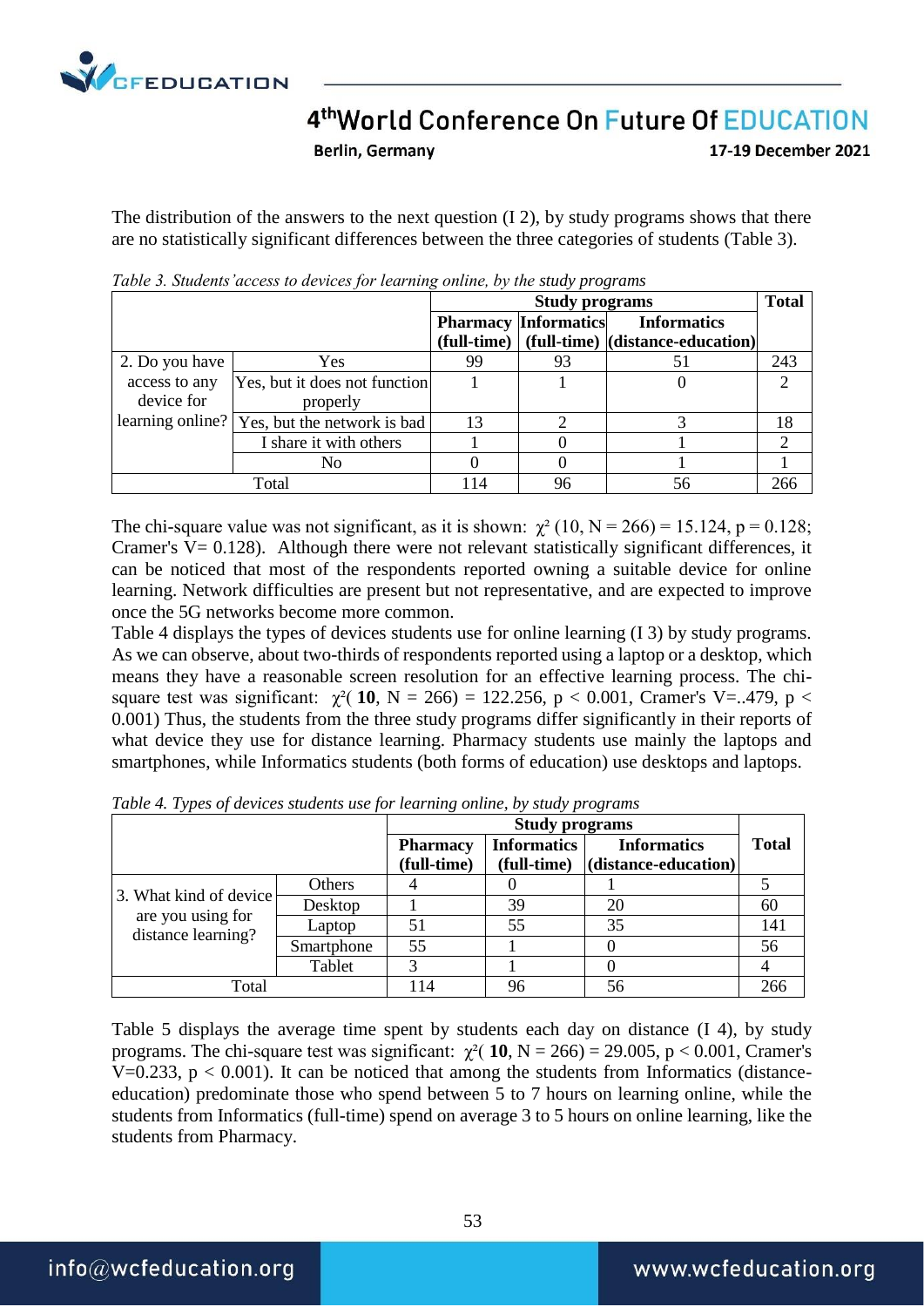

Berlin, Germany

17-19 December 2021

|                      |               |                 | <b>Study programs</b> |                                  |       |  |
|----------------------|---------------|-----------------|-----------------------|----------------------------------|-------|--|
|                      |               | <b>Pharmacy</b> | <b>Informatics</b>    | <b>Informatics</b>               |       |  |
|                      |               | (full-time)     |                       | (full-time) (distance-education) | Total |  |
| 4. How much time     | 1-3 hours     | 24              | 25                    | 10                               | 59    |  |
| do you spend on      | 3-5 hours     | 46              | 49                    | 12                               | 107   |  |
| average each day for | 5-7 hours     | 37              |                       | 31                               | 87    |  |
| distance education?  | 7-10 hours    |                 |                       |                                  |       |  |
|                      | Over 10 hours |                 |                       |                                  |       |  |
|                      | Total         | 114             | 96                    | 56                               | 266   |  |

*Table 5. The time spent by students on average each day for learning online, by study programs*

Table 6 displays the efficiency of the online learning process for the undergraduate students (I 5), by study program. The chi-square test was significant:  $\chi^2$ ( **[10](http://web.a.ebscohost.com/ehost/detail/detail?vid=0&sid=b8c94b05-7473-425c-80d9-345eba1f7686%40sdc-v-sessmgr03&bdata=JnNpdGU9ZWhvc3QtbGl2ZQ%3d%3d#bib2)**, N = 266) = 55.635, p < 0.001; Cramer's V=.323,  $p < 0.001$ ). It can be observed that students from Informatics (distanceeducation) appreciate the efficiency of online learning as moderate, while students from Informatics (full-time) and Pharmacy appreciate it as very efficient.

|                    |                        |                 | <b>Study programs</b> |                      |              |  |  |
|--------------------|------------------------|-----------------|-----------------------|----------------------|--------------|--|--|
|                    |                        | <b>Pharmacy</b> | <b>Informatics</b>    | <b>Informatics</b>   |              |  |  |
|                    |                        | (full-time)     | (full-time)           | (distance-education) | <b>Total</b> |  |  |
| 5. Estimate the    | Extremely efficient    | 23              | 26                    |                      | 51           |  |  |
| efficiency of your | Very efficient         | 50              | 56                    | 16                   | 122          |  |  |
| online learning    | Moderately efficient 1 | 28              |                       | 22                   | 58           |  |  |
| process            | Mild efficient         |                 |                       |                      | 22           |  |  |
|                    | Inefficient            |                 |                       |                      | 13           |  |  |
| Total              |                        | 114             | 96                    | 56                   | 266          |  |  |

*Table 6. The efficiency of the online learning process for the students, by study programs*

Table 7 displays the support provided by the Universities with resources for students, to learn from home (I 6) by the study program. The chi-square test was significant:  $\chi^2$ ( [10](http://web.a.ebscohost.com/ehost/detail/detail?vid=0&sid=b8c94b05-7473-425c-80d9-345eba1f7686%40sdc-v-sessmgr03&bdata=JnNpdGU9ZWhvc3QtbGl2ZQ%3d%3d#bib2), N = 266) = 57.903,  $p < 0.001$ , Cramer's V=.330,  $p < 0.001$ ). Among the students from Informatics (distance-education) and (full-time) prevail those who appreciate as moderately and very helpful the resources offered by the university to learn from home, while the students from Pharmacy appreciate as very helpful and extremely helpful the support provided by the University for learning from home.

*Table 7. The support provided by the Universities with resources for students, to learn from home, by study programs* 

|                                             |                      |                                | <b>Study programs</b>             |                                            |              |  |
|---------------------------------------------|----------------------|--------------------------------|-----------------------------------|--------------------------------------------|--------------|--|
|                                             |                      | <b>Pharmacy</b><br>(full-time) | <b>Informatics</b><br>(full-time) | <b>Informatics</b><br>(distance-education) | <b>Total</b> |  |
| 6. How useful has the<br>University been in | Extremely<br>useful  | 42                             | 10                                |                                            | 56           |  |
| providing you with the                      | Very useful          | 52                             | 58                                | 19                                         | 129          |  |
| resources to learn<br>from home?            | Moderately<br>useful | 16                             | 21                                | 20                                         | 57           |  |
|                                             | A little useful      |                                |                                   | 10                                         | 20           |  |
|                                             | Not at all           |                                | 0                                 | 3                                          | 4            |  |
| Total                                       |                      | 114                            | 96                                | 56                                         | 266          |  |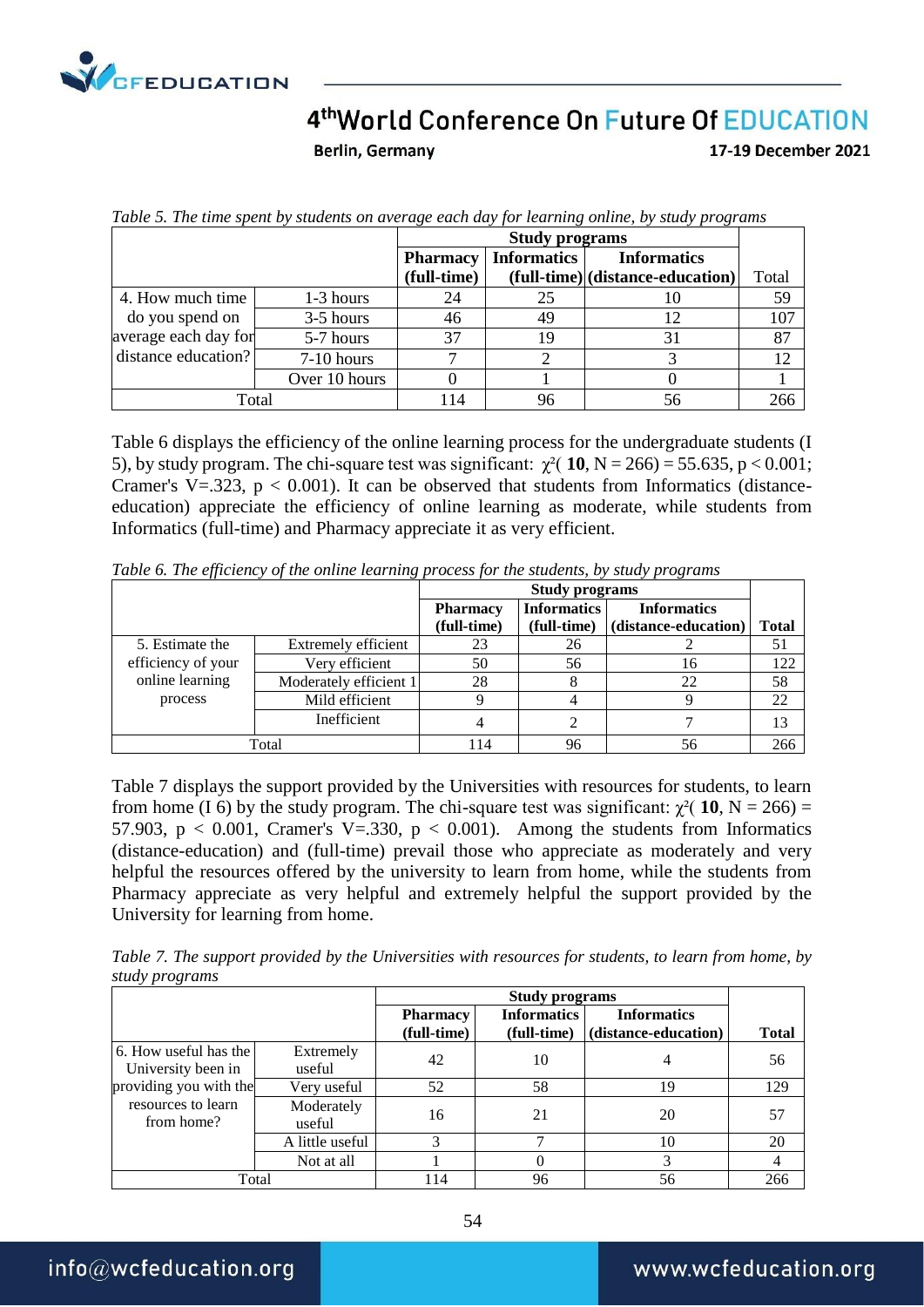

**Berlin, Germany** 

17-19 December 2021

Table 8 displays how stressful the online education is for students (I 7) by study program. The chi-square test was significant,  $χ²(10, N = 266) = 71.820, p < .001$  $χ²(10, N = 266) = 71.820, p < .001$  $χ²(10, N = 266) = 71.820, p < .001$ , Cramer's V=.367, p < .001). Most of the students from Informatics (distance-education) consider distance learning during COVID-19 pandemic a little stressful, and the students from Informatics (full-time) consider it not stressful at all. Pharmacy students appreciate online education during pandemic in a comparable proportion not stressful at all, as well as moderately stressful.

|                                            |                         |                                | <b>Study programs</b>             |                                            |              |  |
|--------------------------------------------|-------------------------|--------------------------------|-----------------------------------|--------------------------------------------|--------------|--|
|                                            |                         | <b>Pharmacy</b><br>(full-time) | <b>Informatics</b><br>(full-time) | <b>Informatics</b><br>(distance-education) | <b>Total</b> |  |
| 7. How stressful is<br>online education in | Extremely<br>stressful  |                                |                                   |                                            | q            |  |
| the context of the                         | Very stressful          | 10                             |                                   |                                            | 16           |  |
| COVID-19<br>pandemic?                      | Moderately<br>stressful | 40                             | 8                                 | 13                                         | 61           |  |
|                                            | A little<br>stressful   | 23                             | 11                                | 21                                         | 55           |  |
|                                            | Not at all              | 36                             | 75                                | 14                                         | 125          |  |
| Total                                      |                         | 114                            | 96                                | 56                                         | 266          |  |

*Table 8. How stressful is the online education for students, by study programs* 

Table 9 displays how the students managed their time while learning online by study program (I 8). No statistically significant differences were identified between the three categories of investigated students. The chi-square value was not significant,  $\chi^2$  ([10](http://web.a.ebscohost.com/ehost/detail/detail?vid=0&sid=b8c94b05-7473-425c-80d9-345eba1f7686%40sdc-v-sessmgr03&bdata=JnNpdGU9ZWhvc3QtbGl2ZQ%3d%3d#bib2), N = 266) = 15.00, p = 141, Cramer's V=.141). Most of the students from all of the forms of education appreciate that thay can manage their time verry well and extremely well while studying online.

| Table 9. Student's time management during online learning, by the study programs |                      |
|----------------------------------------------------------------------------------|----------------------|
|                                                                                  | <b>Study domains</b> |

|                             |                 |                                | <b>Total</b>                      |                                                |     |
|-----------------------------|-----------------|--------------------------------|-----------------------------------|------------------------------------------------|-----|
|                             |                 | <b>Pharmacy</b><br>(full-time) | <b>Informatics</b><br>(full-time) | <b>Informatics</b><br>(distance-<br>education) |     |
| 8. How did you manage your  | Extremely well  | 24                             | 31                                |                                                | 61  |
| time while learning online? | Very well       | 36                             | 51                                | 16                                             | 103 |
|                             | Well            | 36                             |                                   | 16                                             | 58  |
|                             | Moderately well | 13                             |                                   | 13                                             | 31  |
|                             | Not too well    | 3                              |                                   |                                                |     |
|                             | <b>Badly</b>    |                                |                                   |                                                |     |
| Total                       |                 | 114                            | 96                                | 56                                             | 266 |

Table 10 (I 9) displays how the students like learning online by study program. The chi-square test was significant,  $\chi^2$ ([10](http://web.a.ebscohost.com/ehost/detail/detail?vid=0&sid=b8c94b05-7473-425c-80d9-345eba1f7686%40sdc-v-sessmgr03&bdata=JnNpdGU9ZWhvc3QtbGl2ZQ%3d%3d#bib2), N = 266) = 57.975, p < .001, Cramer's V = .330, p < .001). Half of the respondents reported that they enjoy learning online. Among Informatics (distanceeducation) students prevail those who appreciate sometimes liking, sometimes not liking online learning, while most students from Informatics (full-time) absolutely like online learning. Among Pharmacy students, although those who like learning online are predominant.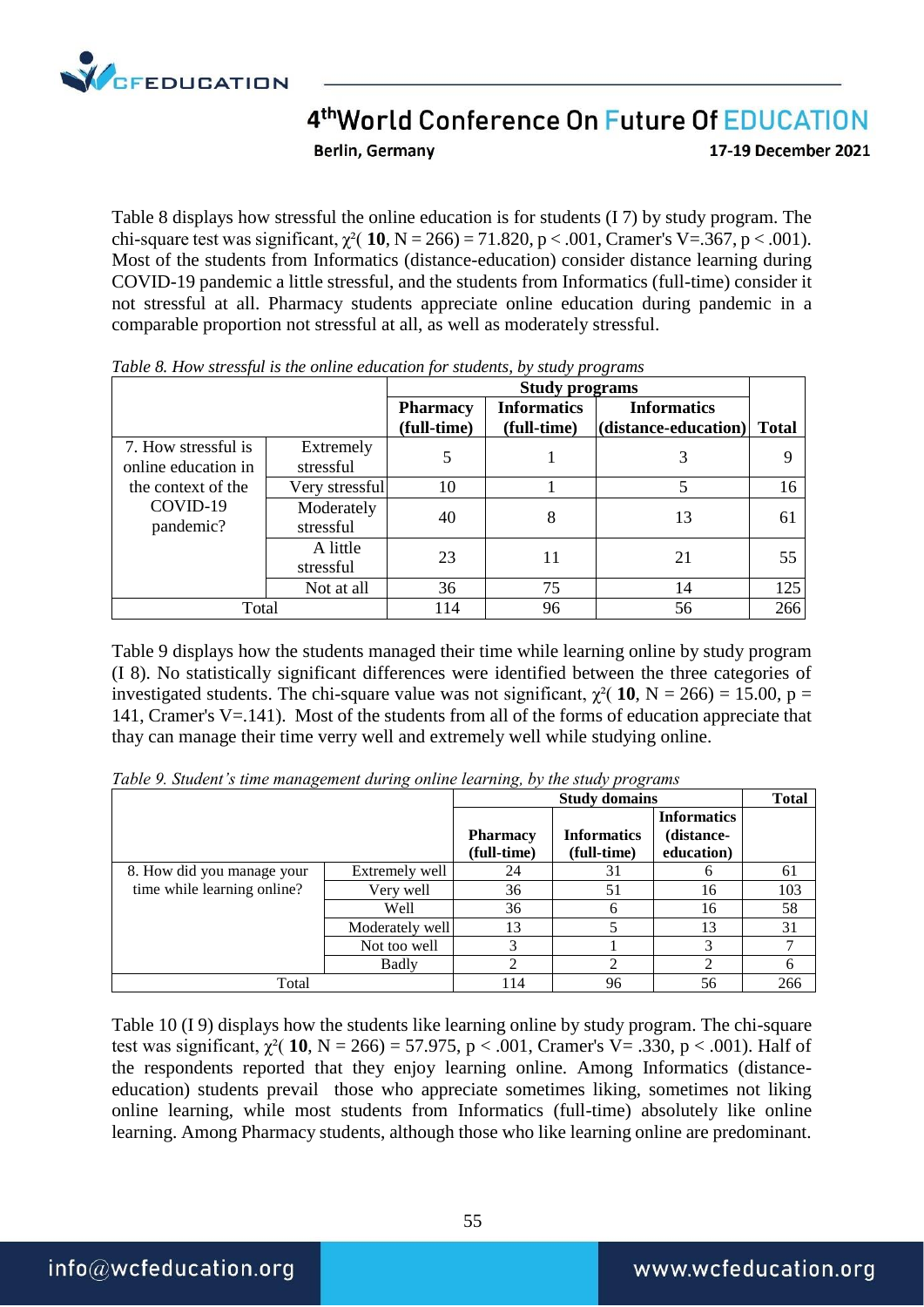

Berlin, Germany

17-19 December 2021

|                     |                                                 |                                | <b>Study programs</b>             |                                            | <b>Total</b> |
|---------------------|-------------------------------------------------|--------------------------------|-----------------------------------|--------------------------------------------|--------------|
|                     |                                                 | <b>Pharmacy</b><br>(full-time) | <b>Informatics</b><br>(full-time) | <b>Informatics</b><br>(distance-education) |              |
| 9. Do you like      | Yes, absolutely                                 | 59                             | 77                                | 13                                         | 149          |
| to learn<br>online? | Yes, but I would like<br>to change a few things | 8                              |                                   | 12                                         | 27           |
|                     | No, not at all                                  | 6                              |                                   | 4                                          | 12           |
|                     | No, there are not<br>enough challenges          | 4                              |                                   |                                            |              |
|                     | Sometimes yes,<br>sometimes no                  | 37                             | 10                                | 22                                         | 69           |
|                     | Total                                           | 114                            | 96                                | 56                                         | 266          |

*Table 10. Student's fondness of the online learning process, by study programs*

Table 11 displays the isolation feelings among the students (I 10) by study program. The chisquare test was significant,  $\chi^2$ ( **[10](http://web.a.ebscohost.com/ehost/detail/detail?vid=0&sid=b8c94b05-7473-425c-80d9-345eba1f7686%40sdc-v-sessmgr03&bdata=JnNpdGU9ZWhvc3QtbGl2ZQ%3d%3d#bib2)**, N = 266) = 28.369, p =.002, Cramer's V= .231, p =.002). Most of the students from Informatics (distance-education) have felt occasionally isolated, while most of the students from Informatics (full-time), as well as from Pharmacy didn't feel isolated at all.

*Table 11. The Isolation feelings recurrence among the students during COVID-19 pandemic, by study programs* 

|                         |              |                 | <b>Study programs</b> |                      |     |  |  |
|-------------------------|--------------|-----------------|-----------------------|----------------------|-----|--|--|
|                         |              | <b>Pharmacy</b> | <b>Informatics</b>    | <b>Informatics</b>   |     |  |  |
|                         |              | (full-time)     | (full-time)           | (distance-education) |     |  |  |
| 10. Since the outbreak  | All the time |                 |                       |                      |     |  |  |
| of COVID-19, how often  | Frequently   |                 |                       |                      | 23  |  |  |
| have you felt isolated? | Occasionally |                 | 35                    | 15                   | 59  |  |  |
|                         | Rarely       | 20              | 35                    | 10                   | 65  |  |  |
|                         | Not at all   | 76              | 14                    | 20                   | 110 |  |  |
| Total                   |              | 114             | 96                    | 56                   | 266 |  |  |

Table 12 displays the development of close relationships with colleagues among the students (I 11), by study programs.

|  | Table 12. Close relationship development with colleagues, by study programs |  |  |  |
|--|-----------------------------------------------------------------------------|--|--|--|

|                                       |                         | <b>Pharmacy</b> | <b>Informatics</b> | <b>Informatics</b>         |     |
|---------------------------------------|-------------------------|-----------------|--------------------|----------------------------|-----|
|                                       |                         | (full-time)     | (full-time)        | (distance-education) Total |     |
| 11. Since the outbreak                | Extremely easy          | 23              |                    |                            | 34  |
| of COVID-19, how                      | Very easy               | 27              | 51                 |                            | 86  |
| easily have you                       | Relatively easy         | 46              | 21                 | 19                         | 86  |
| developed close<br>relationships with | Relatively<br>difficult | 12              |                    | 18                         | 41  |
| your colleagues?                      | Very difficult          | 6               |                    |                            | 19  |
| Total                                 |                         | 114             | 96                 | 56                         | 266 |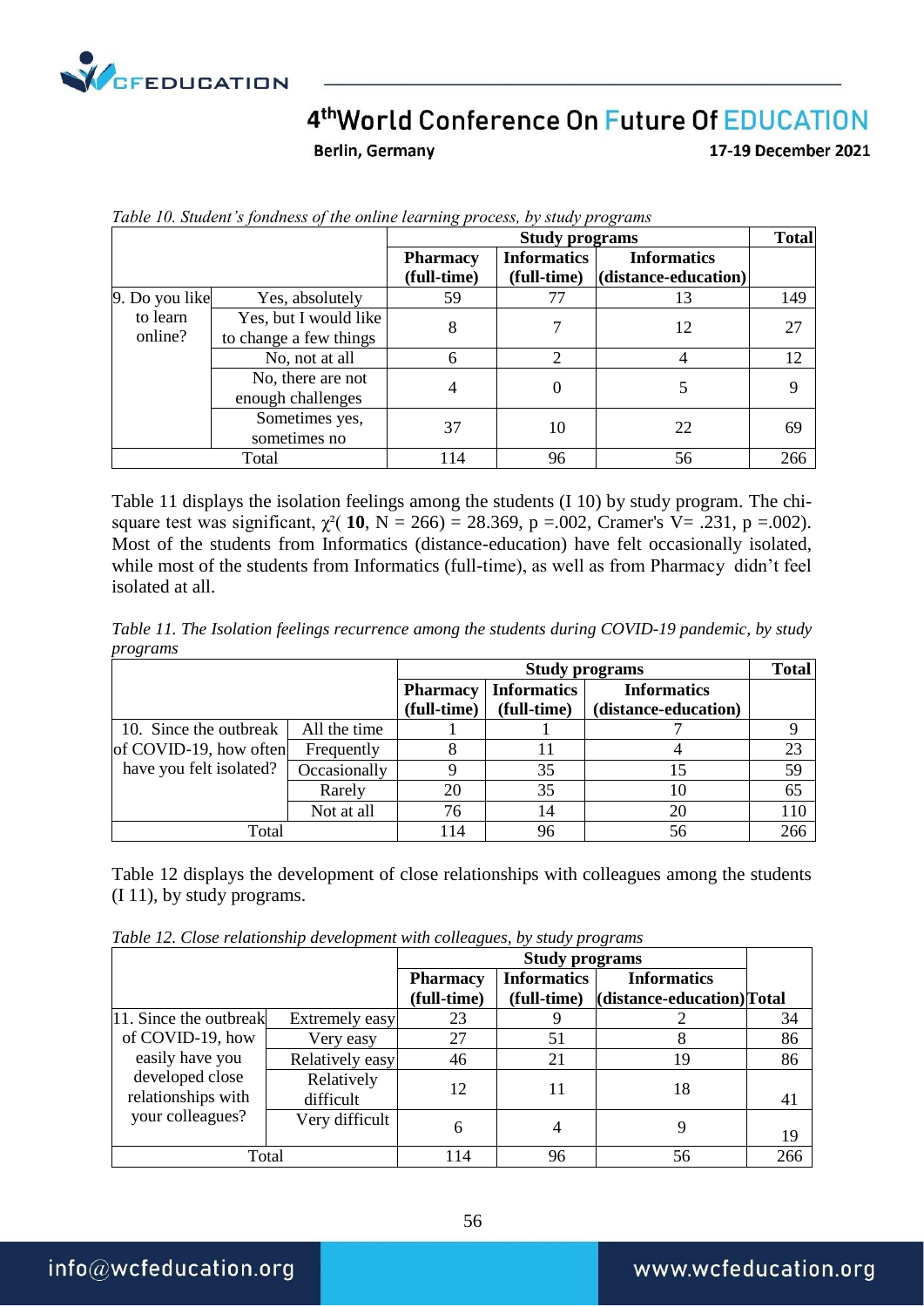

Berlin, Germany

17-19 December 2021

#### **5. Discussions and Conclusions**

In this study, we investigated the perceptions, point of views and feelings of the undergraduate students from a Romanian University (Bucharest), on a number of issues about online education during the current pandemic, as well as the differences of these perceptions by study program of the undergraduate students (Pharmacy and Informatics full-time), Informatics (distance-education).

The answers to the first question (I 1) of the Romanian undergraduate students are similar with those reported by Fidalgo, Thormann, Kulyk, & Lencastre (2020), who noticed that many students showed a Very favorable or Favorable attitude about online education (more than half of Portuguese students, about two thirds of the Ukraine students and a little over one third of United Arab Emirates students). Some of the students were Neutral/Unable to judge their attitude (approximately one third of Portuguese and Ukrainian students and a little less than half of United Arab Emirates students), while others students indicated their attitude was Very unfavorable or Unfavorable about online education (a small percentage of Portuguese students, and one fifth of United Arab Emirates students, with no Ukraine students to report this).

Instead, our answers are different than those reported by Chakraborty, Mittal, Gupta, Yadav, & Arora (2020), which found that students can manifest mixed perceptions about online education during this COVID-19 pandemic. They have observed that most of the students (65.9 %) agreed or strongly agreed that learning can be made better face to than by online education, while fewer students (31.6 %) felt that online learning is easier than attending physical classes.

Data from the first question can explain how efficient online learning is, or if students have adapted to the new ways of teaching and learning, or can deal with all the logistical complications and emotional stress of the pandemic and lockdown. Teachers must take account of this critical feedback from their students to keep going on with online teaching or improve their teaching style for a better learning engagement.

The answers of the Romanian undergraduate students to the question number two (I 2) shows a better situation, compared to that reported by Fidalgo, Thormann, Kulyk, & Lencastre (2020), regarding students from Ukraine, and close to the The United Arab Emirates (UAE) and Portugal students.

Students must have access to technology (devices, connection, and software) for proper online education. Teachers and schools need to know if they have good quality and uninterrupted access to the Internet. Also, students must receive appropriate technical support for achieving digital competencies to overcome possible difficulties due to technology.

Data collected from the answers of Romanian students at the third question (I 3) are close to those reported by de Dello Stritto, & Linder (2018) and Linder (2018), which noticed that most students own a smartphone, over 99 % of them have a laptop, over half of students have some form of tablet, and only 35% of them have a desktop computer. Our data are also close to the conclusions reported by Fidalgo, Thormann, Kulyk, & Lencastre (2020), according to which smartphones and laptops are the most used devices to access the Internet.

The answers of the Romanian undergraduate students reflect the infrastructure and digital tools students use for online learning, showing the size and the quality of the screen. A desktop or a laptop is a better solution for an excellent digital experience in online courses, but sometimes, these cannot be available for students. Online teaching and learning must consider how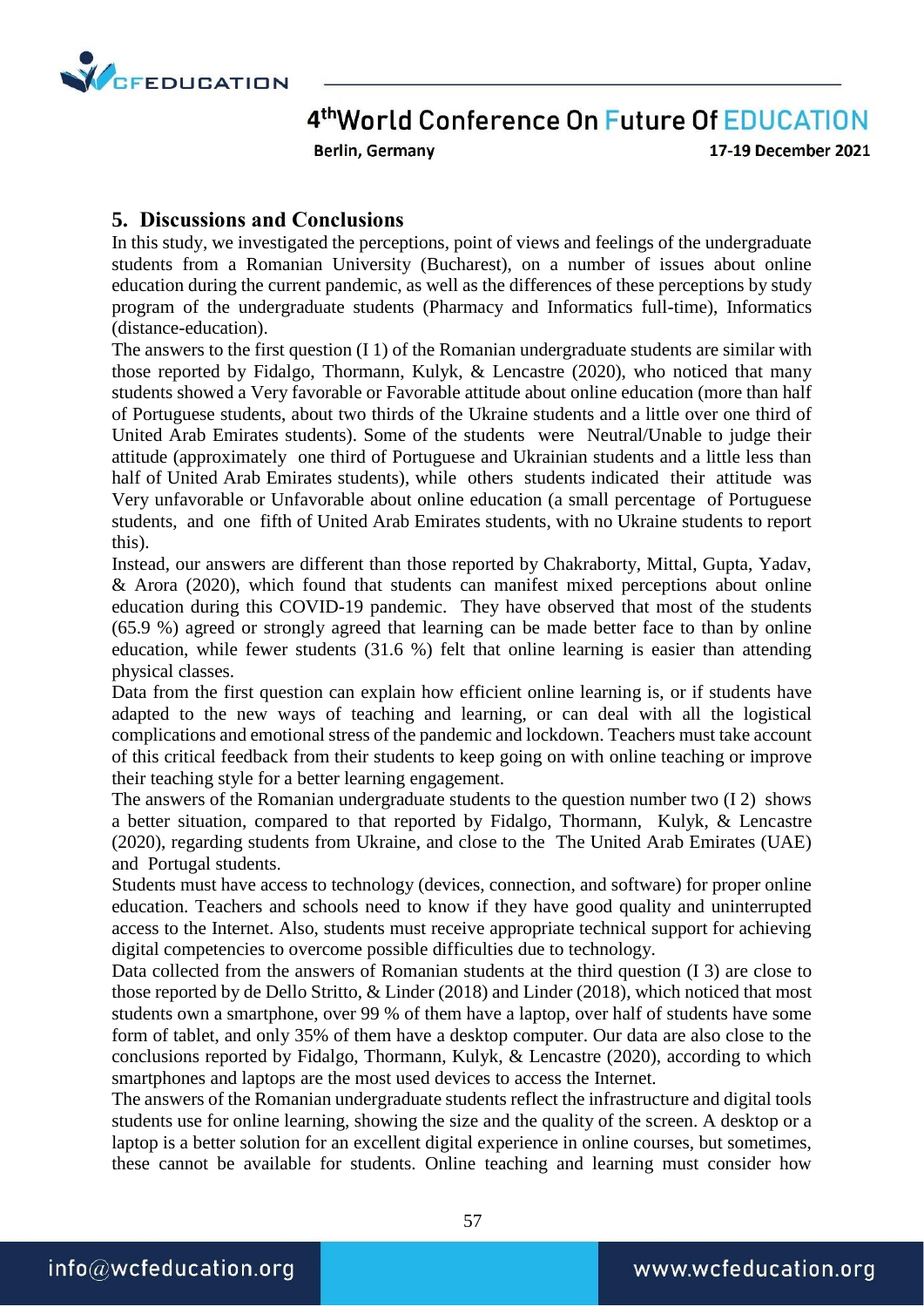

Berlin, Germany

17-19 December 2021

technology used by students can provide interaction (synchronous or asynchronous) for a better learning engagement. Although the mobile screen sizes are now rather large, the learning course should be adapted to such a resolution given that one-fifth of the respondents reported the use of mobile phones. The mobile phone represents the gateway to an accessible learning process. Teachers should leverage the existing and upcoming technologies such as augmented reality or highly interactive apps to create an enjoyable online learning experience.

Regarding the time spent with online education (I 4), Romanian students present situations that are reported in other countries as well (Burstein, 2020). Teachers must know if the students have difficulties in over-spending time with online courses because they also need time for relaxing and pleasurable activities to take care of their mental and emotional health. They should consider a realistic online experience for students, helping them balance their global situation, allowing flexible time for learning.

The evaluation of the online learning efficiency (I 5) is similar to that reported in other studies (Chakraborty, Mittal, Gupta, Yadav, & Arora, 2020; Schultz, & DeMers, 2020).

The goal of the survey was to find out if students enjoy studying in class/laboratory alongside colleagues or alone at home or a mixture between the two. Students that prefer studying at home commonly have a timorous character, and have a solitary learning style, as they frequently prefer to answer problems on their own. This type of students prefers to brainstorm and usually seek a theoretical investigation. They like to evaluate the problem and balance options before advancing. This question can provide an insight into the student population psyche and can mandate changes in addressing the educational process.

The Romanian students surveyed appreciate in a similar manner to other students in the world the way the universities offer them resources to learn from home (I. 6) (Chakraborty, Mittal, Gupta, Yadav, & Arora, 2020) This aspect is very important when taking into consideration the fact that school management teams should provide an adequate support (including technological tools, as platforms, resources, and workflows) for their students in order to make the online education more effective. In the current COVID-19 pandemic conditions, schools should become more flexible with the curriculum and teaching styles and therefore to have lesser strict policies.

Regarding the answers to the question number 7 (I 7), Romanian students have similar positions with those reported in other studies (Husky, Kovess-Masfety, & Swendsen, 2020; Elmer, Mepham, & Stadtfeld, 2020; Yang, Chen, & Chen, 2021).

Time management for online education (I 8) is an essential skill for students that can lead to a better learning engagement. Students can face struggles in finding time for multiple home activities, especially if they live with their families. Therefore, self-discipline and good time management can help them find a perfect balance that can improve mental health. This situation is similar with that reported by Fidalgo, Thormann, Kulyk, & Lencastre (2020) and Martin, Stamper, & Flowers (2020).

Regarding the feeling about online learning (I 9) Romanian undergraduate students reported a high level of pleasure while learning online.

Online learning is highly appreciated because it is incredibly successful in terms of flexibility. Accessing the learning material anytime and anyplace helps learners better balance their work and study commitments. The pace at which the world is evolving makes up a significant obstacle; textbooks are quickly becoming outdated, which is a high cost to schools, students, and business, and creates a disadvantage to students who are learning information that may already be obsolete.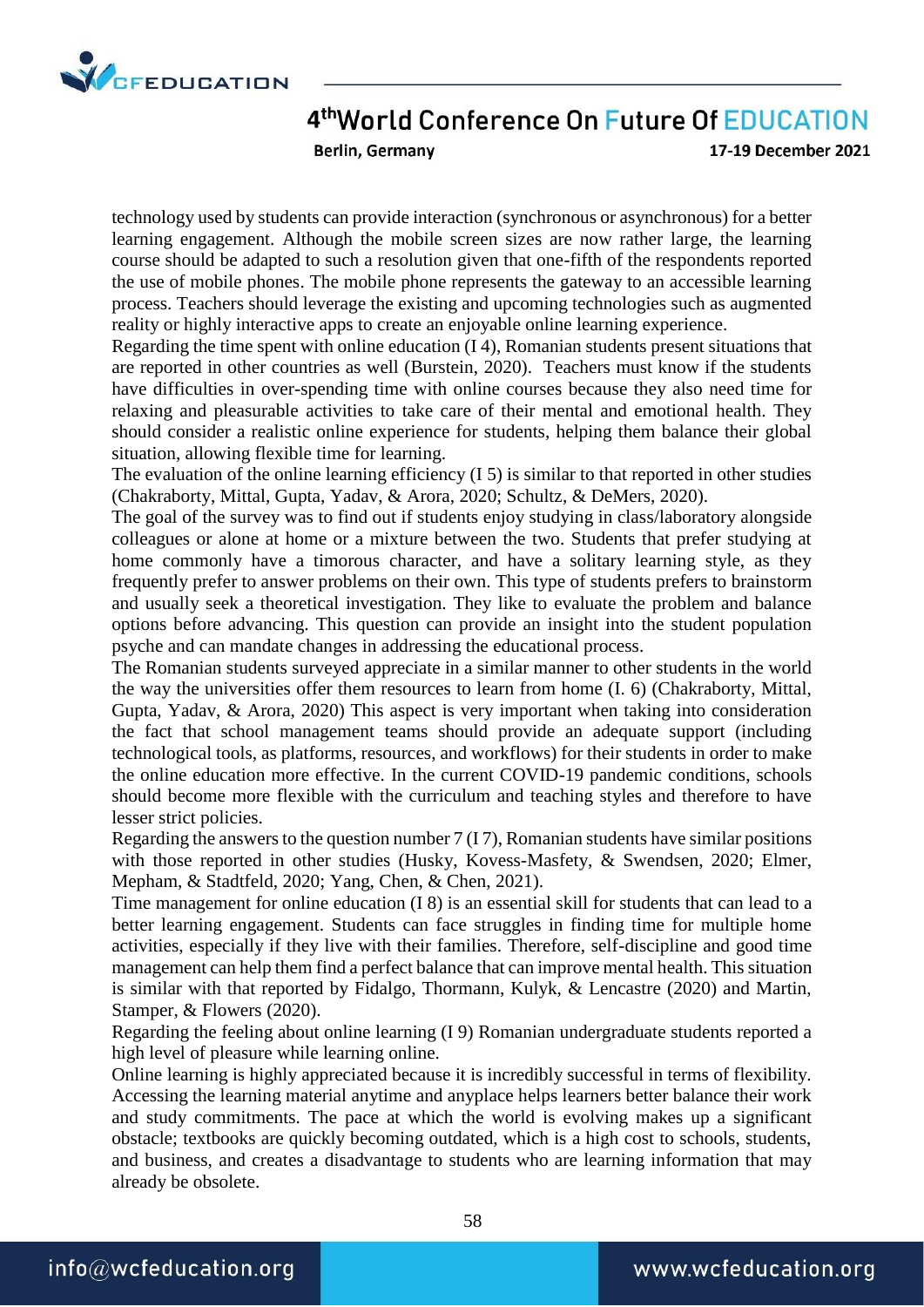

Berlin, Germany

17-19 December 2021

As in other studies (Kaufmann, & Vallade, 2020; Trespalacios, Snelson, Lowenthal, Uribe-Flórez, & Perkins, 2021) Romanian undergraduate students reported that they have isolation feelings (I 10) since they learn online due to the COVID-19 pandemic.

The impact of social isolation on the body and mind has been studied extensively in various categories, from astronauts and inmates to children with compromised immune systems, remote researchers, and the elderly. Students, on the other hand, have not represented a risk category until the recent pandemic changes. Isolation ultimately affects human physiology and the online learning platform's mechanisms, and the trainer's methods should be adapted to the new paradigm.

Also, Romanian undergraduate students felt like other students (according to Bose, Pakala, & Grover, 2020; Elmer, Mepham, & Stadtfeld, 2020; Martin, Stamper, & Flowers, 2020), that interactions, friendships have suffered a series of changes, even if they are not so dramatic (I 10).

Conventional face-to-face teaching can provide opportunities for communication between students, which may pass with online education. Both introverts and extroverts were affected by the present COVID-19 outbreak. The development of close relationships with peers is likely to be affected in this context. The question should cast some light on the magnitude of the effect and help establish future needs for adapting the course to encourage collaboration between students.

Regarding the second direction of analysis of the results offered by the questionnaire used in this research (the differences between opinions of the students according to their study programs), the following facts can be summarized:

The Chi-square analysis indicated that study program (Pharmacy full-time, Informatics fulltime, and Informatics distance-education) had a significant effect on: How do they feel about distance education (I 1); What device they use for distance learning? (I 3); How much time they spend each day on an average on distance education? (I 4); the efficiency of online learning process (I 5); How helpful University has been in offering the resources to learn from home? (I 6); How stressful is online education in the context of the COVID-19 pandemic? (I 7); like learning online? (I 9); feeking of isolation (I 11).

The Chi-square analysis indicated that the study programs (Pharmacy full-time, Informatics full-time, and Informatics distance-education) had no significant effect on student's access to a device for learning online? (I 2) and on How they are manage your time during online learning? (I 8).

Most of the respondents reported owning a suitable device for online learning. Network difficulties are present but not representative and are expected to improve once the 5 G networks become more common. In addition, most of the students from the three study domains appreciate that they can manage their time verry well and extremely well while learning online. The results obtained in this research should be viewed with cautions due to some limits. One of them is the one that having an observational research design does not allow us to make causal claims. Other research limits may come from the relatively small number of participants recruited from a limited geographical area (Bucharest), and from a single institution (Titu Maiorescu University).

In conclusion, this study represents one of the few attempts to document, on the Romanian population, the perceptions, opinions, and feelings of undergraduate students on several aspects of online education during the current pandemic and the differences in these views by study programs: Pharmacy, Informatics (full-time), Informatics (distance education).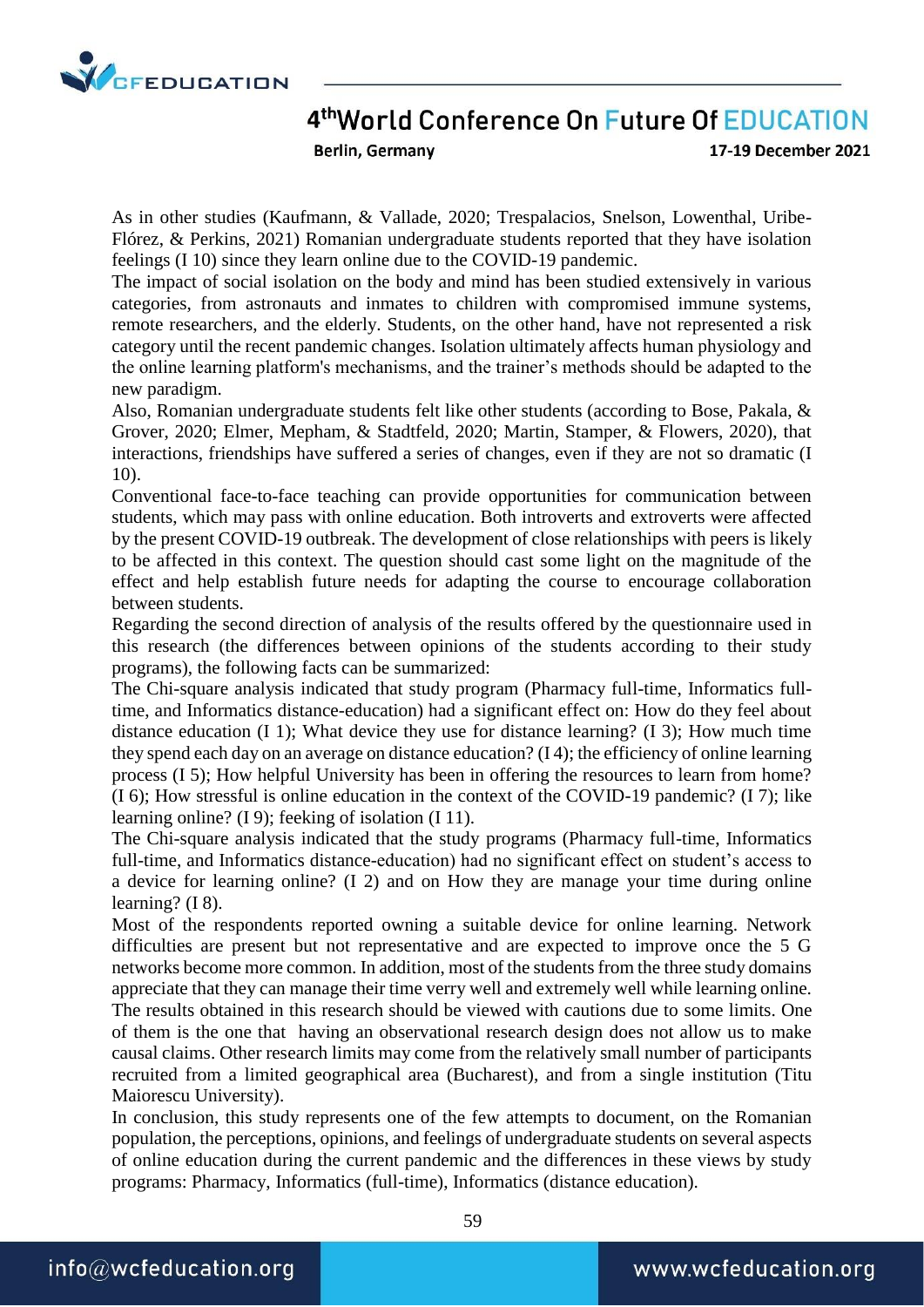

Berlin, Germany

17-19 December 2021

The results highlight issues that need to be addressed: infrastructure problems and adequate equipment, better management of interactions in the online environment, and the importance of taking into account students' social contacts and mental health.

The results can help support the future design of distance education plans, the organization and distribution of resources, the organization of courses and the support of students' professional development, and the implementation of strategies on combining face-to-face teaching with online classes.

#### **References**

- Agenţia Română de Asigurare a Calităţii în Învăţământul Superior ARACIS. Comisia de Specialitate NR. 13 (2016). Învăţământ la distanţă şi cu frecvenţă redusă, *standarde specifice* ID/IFR ARACIS available at: [http://www.aracis.ro/fileadmin/ARACIS/Comunicate\\_](http://www.aracis.ro/fileadmin/ARACIS/Comunicate_Media/2016/Standarde_specifice_consultare/13.Standarde_ARACIS_-_Comisia_13_Evaluare_ID_si_IFR___BEX.pdf) [Media/2016/Standarde\\_specifice\\_consultare/13.Standarde\\_ARACIS\\_-](http://www.aracis.ro/fileadmin/ARACIS/Comunicate_Media/2016/Standarde_specifice_consultare/13.Standarde_ARACIS_-_Comisia_13_Evaluare_ID_si_IFR___BEX.pdf) [\\_Comisia\\_13\\_Evaluare\\_ID\\_si\\_IFR\\_\\_\\_BEX.pdf](http://www.aracis.ro/fileadmin/ARACIS/Comunicate_Media/2016/Standarde_specifice_consultare/13.Standarde_ARACIS_-_Comisia_13_Evaluare_ID_si_IFR___BEX.pdf)
- Burstein, R. (2020). Research Eclipsed: How Educators are reinventing research-informed practice during the pandemic. Research Report., available at: [https://d3btwko586hcvj.cloudfront.net/uploads/pdf/file/212/Research\\_Eclipsed\\_FINAL-](https://d3btwko586hcvj.cloudfront.net/uploads/pdf/file/212/Research_Eclipsed_FINAL-1600884157.pdf)[1600884157.pdf](https://d3btwko586hcvj.cloudfront.net/uploads/pdf/file/212/Research_Eclipsed_FINAL-1600884157.pdf)
- Castro, M. D. B., & Tumibay, G. M. (2019). A literature review: efficacy of online learning courses for higher education institution using meta-analysis. Education and Information Technologies, 1-19.
- Chakraborty, P, Mittal, P, Gupta, MS, Yadav, S, & Arora, A. (2020). Opinion of students on online education during the COVID‐19 pandemic. Human Behavior & Emerging Technologies, 1–9.<https://doi.org/10.1002/hbe2.240>
- Chandra, S., Chang, A., Day, L., Fazlullah, A., Liu, J., McBride, L. & Weiss, D. (2020). Closing the K–12 digital divide in the age of distance learning. Common Sense and Boston Consulting Group: Boston, MA, USA.
- Dello Stritto, M. E. & Linder, K. E. (2018). Student device preferences for online course access and multimedia learning. Corvallis, OR. Oregon State University Ecampus Research Unit.
- Drane, C. F., Vernon, L., & O'Shea, S. (2020). Vulnerable learners in the age of COVID-19: A scoping review. The Australian Educational Researcher, 1-20.
- Fidalgo, P., Thormann, J., Kulyk, O., & Lencastre, J. A. (2020). Students' perceptions on distance education: A multinational study. International Journal of Educational Technology in Higher Education, 17, 1-18.
- Govindarajan, V., & Srivastava, A. (2020). What the shift to virtual learning could mean for the future of higher ed. Harvard Business Review, 31. [https://hbr.org/2020/03/what-the](https://hbr.org/2020/03/what-the-shift-to-virtual-learning-could-mean-for-the-future-of-higher-ed)[shift-to-virtual-learning-could-mean-for-the-future-of-higher-ed](https://hbr.org/2020/03/what-the-shift-to-virtual-learning-could-mean-for-the-future-of-higher-ed)
- Hebebci, M. T., Bertiz, Y., & Alan, S. (2020). Investigation of views of students and teachers on distance education practices during the Coronavirus (COVID-19) Pandemic. International Journal of Technology in Education and Science (IJTES), 4(4), 267-282.
- Linder, K. E. (2018). Managing Your Professional Identity Online: A Guide for Faculty, Staff, and Administrators. Stylus Publishing, LLC.
- Martin, F., Stamper, B., & Flowers, C. (2020). Examining Student Perception of Readiness for Online Learning: Importance and Confidence. Online Learning, 24(2), 38-58. i8